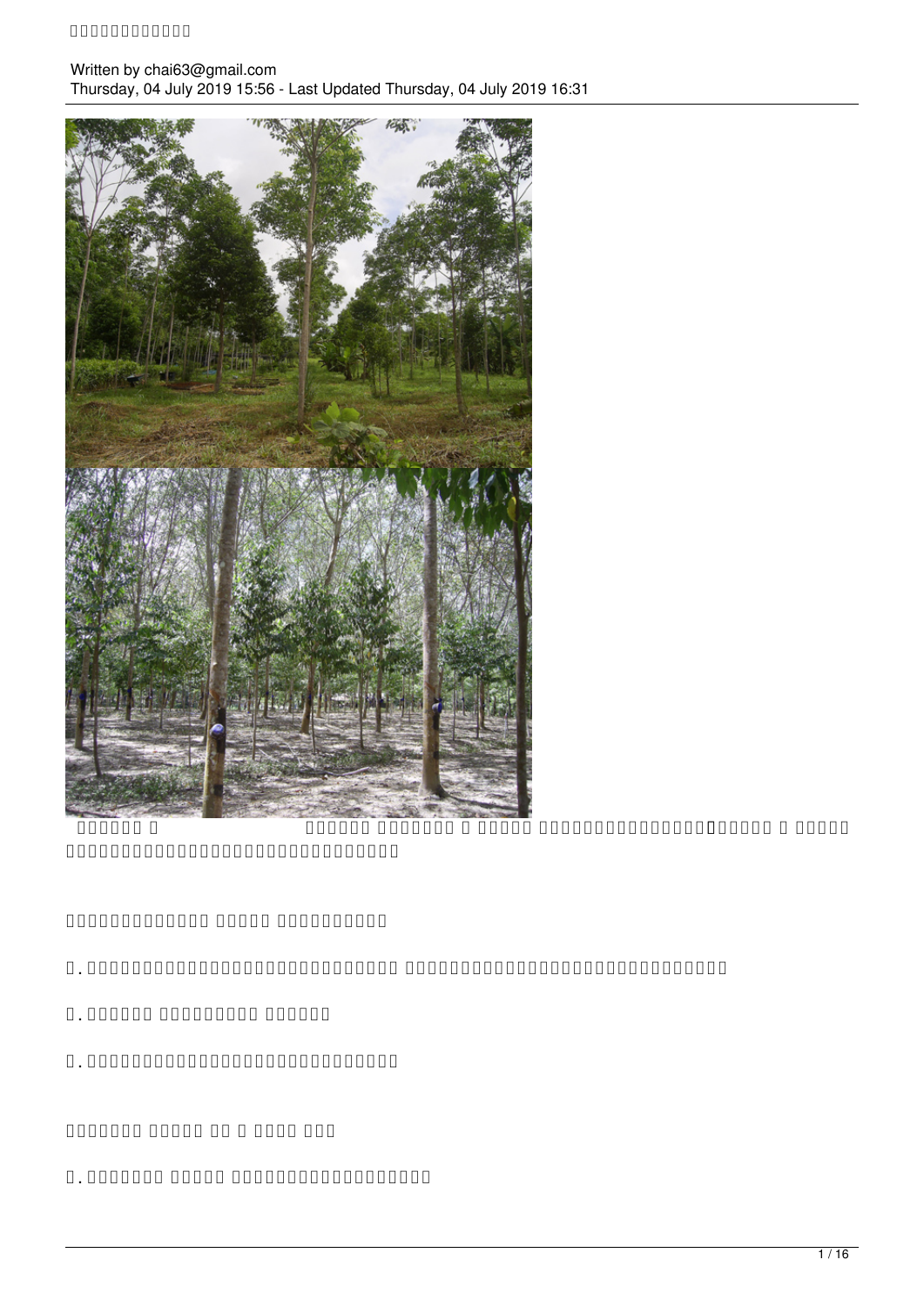## mannann noonnann noon

ถามว่า ต้องปลูก ไม้ร่มเงา ก่อนนานแค่ไหน ขึ้นกับว่า ไม้ร่มเงา ที่เลือกนั้น เจติด เจติด เจติด เจติด เจติด เจติด เจติด เจติด เจติด เจติด เจติด เจติด เจติด เจติด เ

 $n=1$  การปลูกทุกการปลูก ทุกการปลูก ทุกการปลูกทุกการปลูก ทุกการปลูก ทุกการปลูกทุกการปลูก ทุก เมตร

เทคนิคการเร่ง ไม้ร่มเงา ที่โตช้า ให้โตเร็ว คือ ปลูกไม้ร่มเงาให้ชิดหน่อย เช่น ๓ x ๓ หรือ ๔ x ๔ เมตร เมื่อได้ไม้ร่มเงาที่สูงพอสมควรแล้ว ก็ทำการปลูกกฤษณาลงระหว่างแถว ด้วยระยะที่ถี่ เมื่อกฤษณาโตเร็ว ไม้ร่ามเงาที่โตชีวเอง เพื่อไม่ไม่ร่วมเงาที่โตชีวเอง เพื่อไม่ให้การที่เพิ่มเงา จะต้องเร่งตัวเอง เพื่อไม่ให้การท ธรรมชาติของพืชที่ต้องการแสง ต้องแข่งกันแย่งแสง แต่กฤษณาเขาชอบร่มเงา

## ้ท. กกกกกกกกกกกกกกกกกกกกกกกกกกกกกกกกก

ให้ทำการปลูกกฤษณาให้ห่างจากไม้ใหญ่ที่มีอยู่แล้วสัก ๒ - ๔ เมตร ไปเรื่อยๆ ให้มีพื้นที่ว่างเพื่อการเจริญเติบโตของกฤษณา ใกล้เกินไป กฤษณาก็จะโตไม่ขึ้น เพราะ ถูกไม้ใหญ่ข่มแย่งพื้นที่ในดินไปหมด

ไม่กระจ่างประการเพิ่มเติมได้ ขอข้อมูลเพิ่มเติมได้โดยตรายการใด ขอข้อมูลเพิ่มเติมได้โดยตรายการใด ขอข้อมูลเพิ่มเต

นายเที่ยวกับกายเที่ยวกับของคุณภาพ

 $\Box \Box \Box \Box \Box \Box \Box \Box \Box \Box \Box \Box \Box \Box \Box \Box \Box \Box$ 

ID Line: 0864912051

www.siamagarwoods.com

## กกกกกกกกกกกกกกกกกกกกกกกกกกกกกกกกก

## Hatyai Organic Agarwood Soap Shop, THAILAND

Hatyainn Agarwood

Hatyai **DODDDD** Agarwood DODDD DODDDD D DODDDDD

### Хатайский магазин органического мыла Agarwood, ТАИЛАНД

हटाई ऑरगेनकि अगरवड साबन की दकन, थेलैंड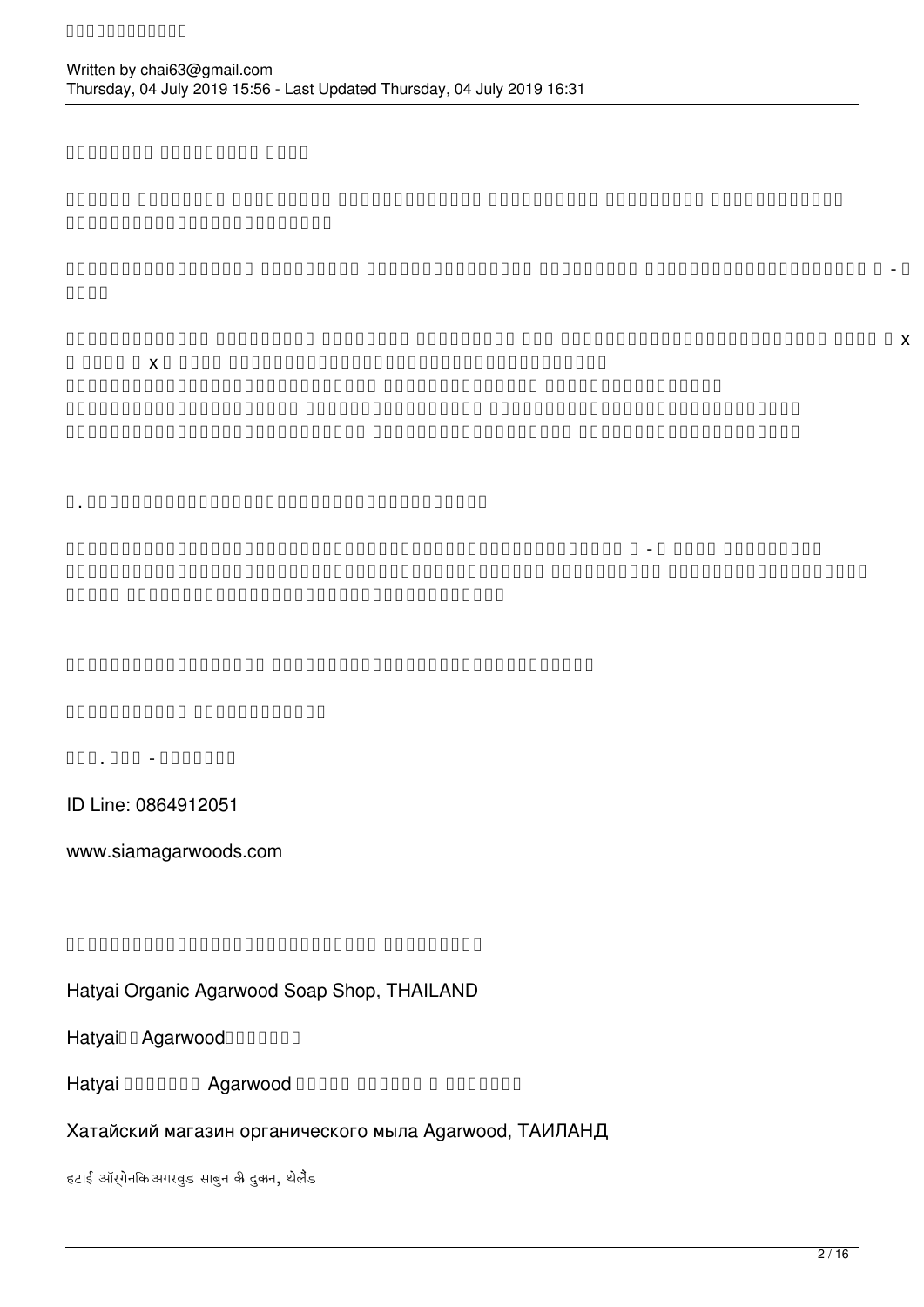Toko Sabun Gaharu Organik Hatyai, THAILAND

I-Hatyai Organic Shop Soap Soap, eThailand

ando dondo dondo do dond Agarwood Dondono dondono

Hatyai Organik Agarwood Sabun Dükkanı, Tayland

Hatyai Organic Agarwood Soap Shop

กกกกกกกกกกกกกกกกกกกกกกกก

บริษัท กฤษณาสยาม จำกัด

Oudhs Wood Professional

มีความเชี่ยวชาญด้าน ไม้กฤษณาม เราทำงานด้านไม้กฤษณามาตั้งแต่ปี ๒๕๒๓

เรายินดีและมีความสุขที่ได้ให้การช่วยเหลือด้านความรู้เกี่ยวกับไม้กฤษณา

Hatyai Organic Agarwood Soap Shop

# [๙๙๙๙๙๙๙๙๙](https://www.facebook.com/media/set/?set=a.2554456584579115&type=3&__xts__%5B0%5D=68.ARAj4AS_66qj9BCtW46lKf5_m-IFRqNrDbjOunz9huX0-Q7Yvnvt4_bx8lh60rOYQeHmrhkNlIsdUFmLGT814t8hXxxjs2qCONaU6NszrCLXnt7-09Gd2ws5vyxz8DA5QPA-7qXwr6DXATekYOof6_SHpBlz6p065sPnAD8MaQSaGt8_WhttnZ1PaVhqqyo5C5scv-2y1bdki7AZNmcSkcPAPRbqyOwqNWyvvS41FJlqmSPFL2lu5SEPeYDHUEDZq6B3UDNQSOKtCKib4uHEqcOj_bJHGURYsGJLRm7bAviye1TM5SN4W7JBd3mEXr8aqDW65f5z2opbbMejtNgBo8tjIZHV3IqCUUDNpNVXWobI4Ac39sLU4rJdoOXLSVj7xP4KRHhOxevtRwWF-zlm5HrEj6mU7LIXCuakPbxtP4JkbQWA94LgUtSbSiL0r8lNEV9vCRTEJOpkCQ8&__tn__=-UC-R)

Hatyai Organic Agarwood Soap Shop

Siam Agarwoods Co., Ltd.

Oudhs Wood Professional

We are Oudhs Wood Professional. We work concentrate in Oudhs wood since 1980.

We are very happy to give advice about Oudhs.

@HatyaiOrganicAgarwoodSoapShop

Hatyai Organic Agarwood Soap Shop

[๙๙๙๙๙๙๙๙๙](https://www.facebook.com/media/set/?set=a.2554456584579115&type=3&__xts__%5B0%5D=68.ARAj4AS_66qj9BCtW46lKf5_m-IFRqNrDbjOunz9huX0-Q7Yvnvt4_bx8lh60rOYQeHmrhkNlIsdUFmLGT814t8hXxxjs2qCONaU6NszrCLXnt7-09Gd2ws5vyxz8DA5QPA-7qXwr6DXATekYOof6_SHpBlz6p065sPnAD8MaQSaGt8_WhttnZ1PaVhqqyo5C5scv-2y1bdki7AZNmcSkcPAPRbqyOwqNWyvvS41FJlqmSPFL2lu5SEPeYDHUEDZq6B3UDNQSOKtCKib4uHEqcOj_bJHGURYsGJLRm7bAviye1TM5SN4W7JBd3mEXr8aqDW65f5z2opbbMejtNgBo8tjIZHV3IqCUUDNpNVXWobI4Ac39sLU4rJdoOXLSVj7xP4KRHhOxevtRwWF-zlm5HrEj6mU7LIXCuakPbxtP4JkbQWA94LgUtSbSiL0r8lNEV9vCRTEJOpkCQ8&__tn__=-UC-R)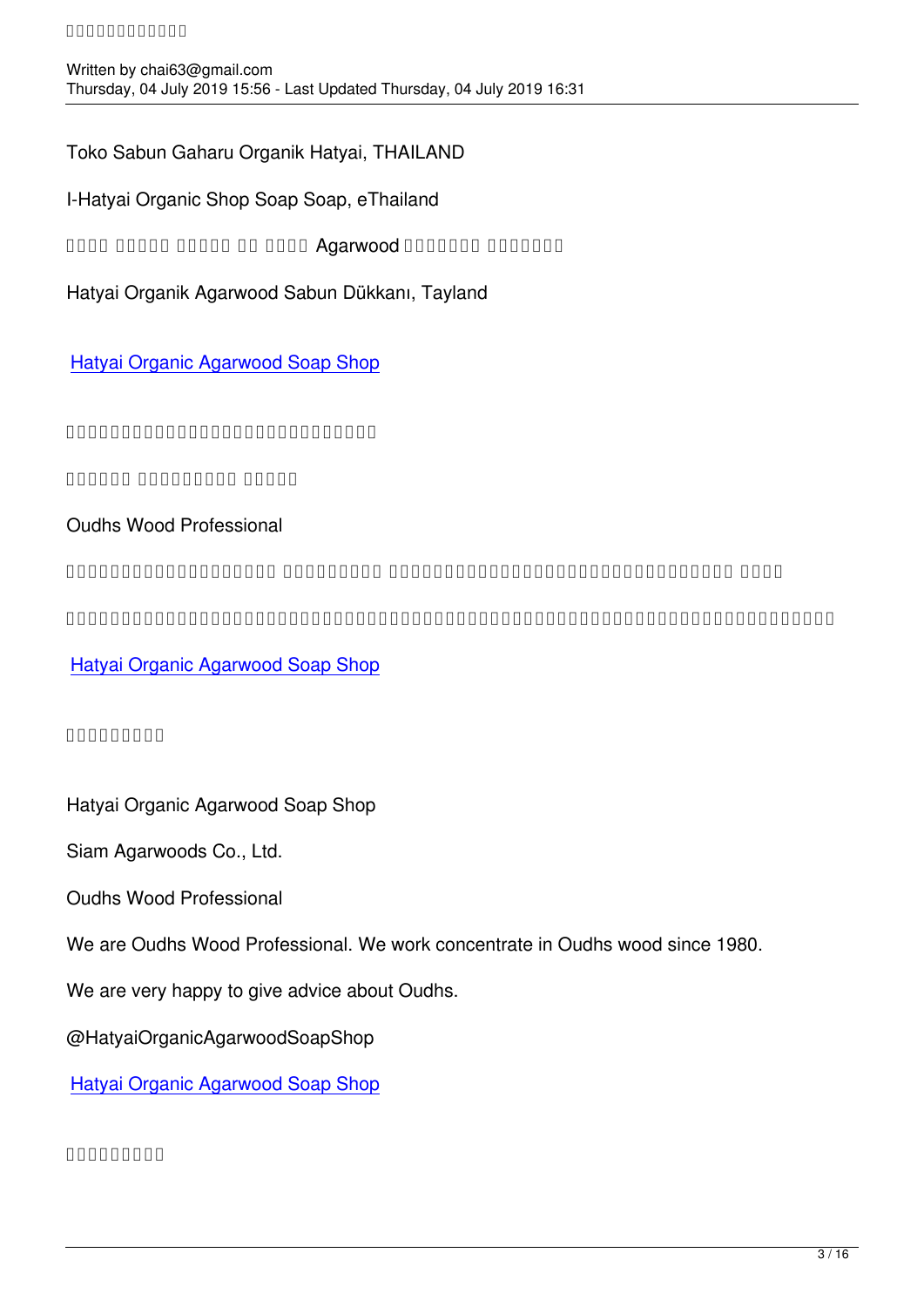Hatyai Organic Agarwood

Siam Agarwoods Co.<sup>[]</sup> Ltd<sup>®</sup>

Oudhs Wood

 $\Pi\Pi\Pi$ Oudhs Wood Professional。  $\Pi$ 1980 $\Pi\Pi\Pi\Pi\Pi\Pi\Pi\Pi$ Oudhs $\Pi\circ$ 

**DOUDDDO OudhsEDDD**.

@HatyaiOrganicAgarwoodSoapShop

Hatyai Organic Agarwood Soap Shop

[๙๙๙๙๙๙๙๙๙๙](https://www.facebook.com/media/set/?set=a.2554456584579115&type=3&__xts__%5B0%5D=68.ARAj4AS_66qj9BCtW46lKf5_m-IFRqNrDbjOunz9huX0-Q7Yvnvt4_bx8lh60rOYQeHmrhkNlIsdUFmLGT814t8hXxxjs2qCONaU6NszrCLXnt7-09Gd2ws5vyxz8DA5QPA-7qXwr6DXATekYOof6_SHpBlz6p065sPnAD8MaQSaGt8_WhttnZ1PaVhqqyo5C5scv-2y1bdki7AZNmcSkcPAPRbqyOwqNWyvvS41FJlqmSPFL2lu5SEPeYDHUEDZq6B3UDNQSOKtCKib4uHEqcOj_bJHGURYsGJLRm7bAviye1TM5SN4W7JBd3mEXr8aqDW65f5z2opbbMejtNgBo8tjIZHV3IqCUUDNpNVXWobI4Ac39sLU4rJdoOXLSVj7xP4KRHhOxevtRwWF-zlm5HrEj6mU7LIXCuakPbxtP4JkbQWA94LgUtSbSiL0r8lNEV9vCRTEJOpkCQ8&__tn__=-UC-R)

Hatyai DOODOO Agarwood DOODO DOODOO

DOODOOO Agarwoods DOOD

العود وود بروفيشنال

نحن العود وود بروفيشنال. نعمل في مركز العود للخشب منذ عام .1980

نحن سعداء للمسعداء للغاية للمشورة للغاية العودي.

HatyaiOrganicAgarwoodSoapShop

Hatyai Organic Agarwood Soap Shop

[๙๙๙๙๙๙๙๙๙](https://www.facebook.com/media/set/?set=a.2554456584579115&type=3&__xts__%5B0%5D=68.ARAj4AS_66qj9BCtW46lKf5_m-IFRqNrDbjOunz9huX0-Q7Yvnvt4_bx8lh60rOYQeHmrhkNlIsdUFmLGT814t8hXxxjs2qCONaU6NszrCLXnt7-09Gd2ws5vyxz8DA5QPA-7qXwr6DXATekYOof6_SHpBlz6p065sPnAD8MaQSaGt8_WhttnZ1PaVhqqyo5C5scv-2y1bdki7AZNmcSkcPAPRbqyOwqNWyvvS41FJlqmSPFL2lu5SEPeYDHUEDZq6B3UDNQSOKtCKib4uHEqcOj_bJHGURYsGJLRm7bAviye1TM5SN4W7JBd3mEXr8aqDW65f5z2opbbMejtNgBo8tjIZHV3IqCUUDNpNVXWobI4Ac39sLU4rJdoOXLSVj7xP4KRHhOxevtRwWF-zlm5HrEj6mU7LIXCuakPbxtP4JkbQWA94LgUtSbSiL0r8lNEV9vCRTEJOpkCQ8&__tn__=-UC-R)

Hatyai Магазин органического мыла из агаровой древесины

Сиам Агарвудс Лтд

Oudhs Wood Professional

Мы профессионал Oudhs Wood. Мы работаем с древесиной Oudhs с 1980 года.

Мы очень рады дать совет о Oudhs.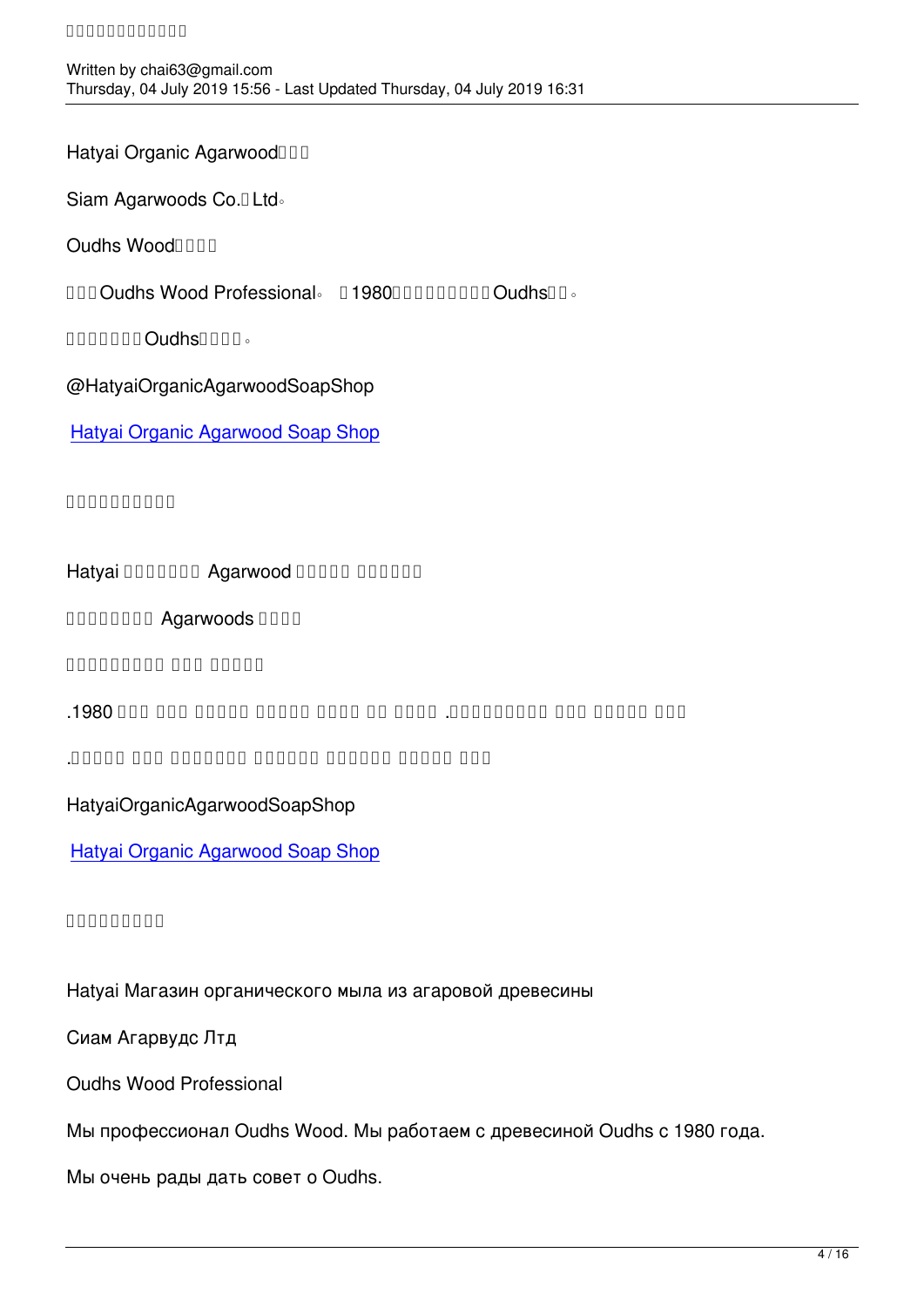## @HatyaiOrganicAgarwoodSoapShop

Hatyai Organic Agarwood Soap Shop

#### [๙๙๙๙๙๙๙๙๙](https://www.facebook.com/media/set/?set=a.2554456584579115&type=3&__xts__%5B0%5D=68.ARAj4AS_66qj9BCtW46lKf5_m-IFRqNrDbjOunz9huX0-Q7Yvnvt4_bx8lh60rOYQeHmrhkNlIsdUFmLGT814t8hXxxjs2qCONaU6NszrCLXnt7-09Gd2ws5vyxz8DA5QPA-7qXwr6DXATekYOof6_SHpBlz6p065sPnAD8MaQSaGt8_WhttnZ1PaVhqqyo5C5scv-2y1bdki7AZNmcSkcPAPRbqyOwqNWyvvS41FJlqmSPFL2lu5SEPeYDHUEDZq6B3UDNQSOKtCKib4uHEqcOj_bJHGURYsGJLRm7bAviye1TM5SN4W7JBd3mEXr8aqDW65f5z2opbbMejtNgBo8tjIZHV3IqCUUDNpNVXWobI4Ac39sLU4rJdoOXLSVj7xP4KRHhOxevtRwWF-zlm5HrEj6mU7LIXCuakPbxtP4JkbQWA94LgUtSbSiL0r8lNEV9vCRTEJOpkCQ8&__tn__=-UC-R)

हटाई जैविक अगरवुड साबुन की दुकान

सियाम Agarwoods कं, लिमिटेड

Oudhs वुड प्रोफेशनल

हम  $O$ udhs लक्ड़ी पेशेवर हैं $\Box$  हम  $1980$  के बाद से  $O$ udhs लक्ड़ी में ध्यान केंद्रति करते है $\Box$ 

हम अवध केबारे में सलाह देते हु $\Box$  बहुत खुश हैं $\Box$ 

### @HatyaiOrganicAgarwoodSoapShop

Hatyai Organic Agarwood Soap Shop

 $\begin{array}{c} \texttt{minminmin} \end{array}$ 

Toko Sabun Gaharu Organik Hatyai

Siam Agarwoods Co, Ltd

Oudhs Wood Professional

Kami adalah Oudhs Wood Professional. Kami bekerja berkonsentrasi di kayu Oudhs sejak 1980.

Kami sangat senang memberikan saran tentang Oudhs.

@HatyaiOrganicAgarwoodSoapShop

Hatyai Organic Agarwood Soap Shop

[๙๙๙๙๙๙๙๙๙](https://www.facebook.com/media/set/?set=a.2554456584579115&type=3&__xts__%5B0%5D=68.ARAj4AS_66qj9BCtW46lKf5_m-IFRqNrDbjOunz9huX0-Q7Yvnvt4_bx8lh60rOYQeHmrhkNlIsdUFmLGT814t8hXxxjs2qCONaU6NszrCLXnt7-09Gd2ws5vyxz8DA5QPA-7qXwr6DXATekYOof6_SHpBlz6p065sPnAD8MaQSaGt8_WhttnZ1PaVhqqyo5C5scv-2y1bdki7AZNmcSkcPAPRbqyOwqNWyvvS41FJlqmSPFL2lu5SEPeYDHUEDZq6B3UDNQSOKtCKib4uHEqcOj_bJHGURYsGJLRm7bAviye1TM5SN4W7JBd3mEXr8aqDW65f5z2opbbMejtNgBo8tjIZHV3IqCUUDNpNVXWobI4Ac39sLU4rJdoOXLSVj7xP4KRHhOxevtRwWF-zlm5HrEj6mU7LIXCuakPbxtP4JkbQWA94LgUtSbSiL0r8lNEV9vCRTEJOpkCQ8&__tn__=-UC-R)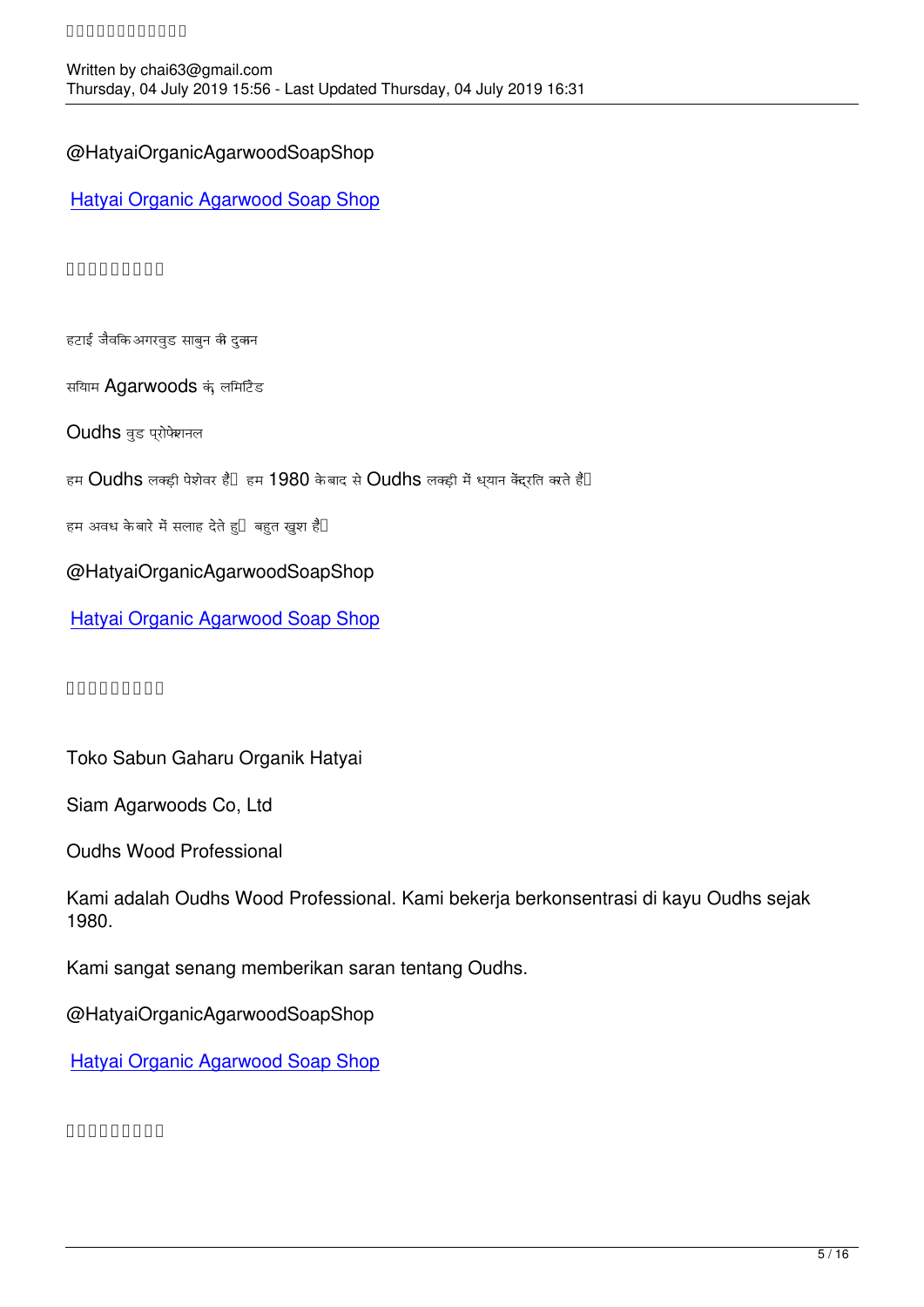written by chaif  $\mathcal{L}$  and  $\mathcal{L}$  and  $\mathcal{L}$  and  $\mathcal{L}$  and  $\mathcal{L}$  and  $\mathcal{L}$  and  $\mathcal{L}$  and  $\mathcal{L}$  and  $\mathcal{L}$  and  $\mathcal{L}$  and  $\mathcal{L}$  and  $\mathcal{L}$  and  $\mathcal{L}$  and  $\mathcal{L}$  and  $\mathcal{L}$  and  $\mathcal{L}$  a Thursday, 04 July 2019 15:56 - Last Updated Thursday, 04 July 2019 16:31

I-Hatyai Organic Shop ye-Soap Soap

Siam Agarwoods Co., Ltd.

Oudhs Wood Professional

Singabantu Oudhs Wood Professional. Sisebenza ngokugxila e-Oudhs wood kusukela ngo-1980.

Siyajabula kakhulu ukunikeza iseluleko mayelana ne-Oudhs.

@HatyaiOrganicAgarwoodSoapShop

Hatyai Organic Agarwood Soap Shop

[๙๙๙๙๙๙๙๙](https://www.facebook.com/media/set/?set=a.2554456584579115&type=3&__xts__%5B0%5D=68.ARAj4AS_66qj9BCtW46lKf5_m-IFRqNrDbjOunz9huX0-Q7Yvnvt4_bx8lh60rOYQeHmrhkNlIsdUFmLGT814t8hXxxjs2qCONaU6NszrCLXnt7-09Gd2ws5vyxz8DA5QPA-7qXwr6DXATekYOof6_SHpBlz6p065sPnAD8MaQSaGt8_WhttnZ1PaVhqqyo5C5scv-2y1bdki7AZNmcSkcPAPRbqyOwqNWyvvS41FJlqmSPFL2lu5SEPeYDHUEDZq6B3UDNQSOKtCKib4uHEqcOj_bJHGURYsGJLRm7bAviye1TM5SN4W7JBd3mEXr8aqDW65f5z2opbbMejtNgBo8tjIZHV3IqCUUDNpNVXWobI4Ac39sLU4rJdoOXLSVj7xP4KRHhOxevtRwWF-zlm5HrEj6mU7LIXCuakPbxtP4JkbQWA94LgUtSbSiL0r8lNEV9vCRTEJOpkCQ8&__tn__=-UC-R)

and on only Agarwood and and and and the state of the state of the state of the state of the state of the stat

mana ananan nanan nanan

0000000 000 0000

<u>הם מחתם מחם מתחמתמתם מחם. 1980 מם מתחמתמתם מה</u> מחתם מחתם המחת המחם מחת.

احتمال میں مشورہ کی مشورہ میں مشورہ میں مشور کے لئے ہیں.

HatyaiOrganicAgarwoodSapapShop

Hatyai Organic Agarwood Soap Shop

[๙๙๙๙๙๙๙๙๙](https://www.facebook.com/media/set/?set=a.2554456584579115&type=3&__xts__%5B0%5D=68.ARAj4AS_66qj9BCtW46lKf5_m-IFRqNrDbjOunz9huX0-Q7Yvnvt4_bx8lh60rOYQeHmrhkNlIsdUFmLGT814t8hXxxjs2qCONaU6NszrCLXnt7-09Gd2ws5vyxz8DA5QPA-7qXwr6DXATekYOof6_SHpBlz6p065sPnAD8MaQSaGt8_WhttnZ1PaVhqqyo5C5scv-2y1bdki7AZNmcSkcPAPRbqyOwqNWyvvS41FJlqmSPFL2lu5SEPeYDHUEDZq6B3UDNQSOKtCKib4uHEqcOj_bJHGURYsGJLRm7bAviye1TM5SN4W7JBd3mEXr8aqDW65f5z2opbbMejtNgBo8tjIZHV3IqCUUDNpNVXWobI4Ac39sLU4rJdoOXLSVj7xP4KRHhOxevtRwWF-zlm5HrEj6mU7LIXCuakPbxtP4JkbQWA94LgUtSbSiL0r8lNEV9vCRTEJOpkCQ8&__tn__=-UC-R)

Hatyai Organik Agarwood Sabun Dükkanı

Siam Agarwoods Co, Ltd

Oudhs Ahşap Profesyonel

Biz Oudhs Ahşap Profesyonel'iz. 1980'den beri Oudhs ahşapında konsantre olarak çalışıyoruz.

Oudh'lar hakkında tavsiyeler vermekten çok mutluyuz.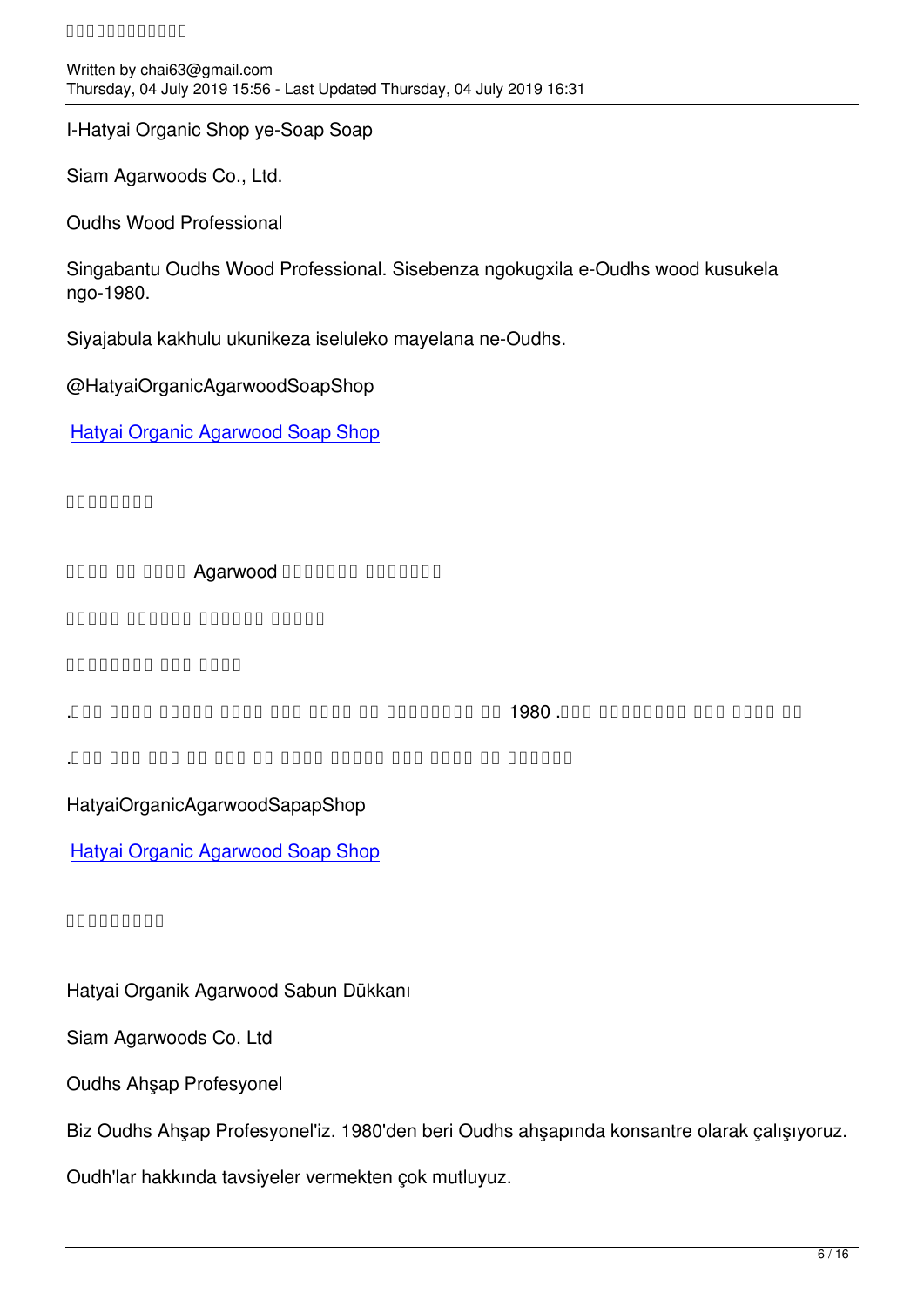# @HatyaiOrganicAgarwoodSoapShop

Hatyai Organic Agarwood Soap Shop

# [๙๙๙๙๙๙๙๙๙](https://www.facebook.com/media/set/?set=a.2554456584579115&type=3&__xts__%5B0%5D=68.ARAj4AS_66qj9BCtW46lKf5_m-IFRqNrDbjOunz9huX0-Q7Yvnvt4_bx8lh60rOYQeHmrhkNlIsdUFmLGT814t8hXxxjs2qCONaU6NszrCLXnt7-09Gd2ws5vyxz8DA5QPA-7qXwr6DXATekYOof6_SHpBlz6p065sPnAD8MaQSaGt8_WhttnZ1PaVhqqyo5C5scv-2y1bdki7AZNmcSkcPAPRbqyOwqNWyvvS41FJlqmSPFL2lu5SEPeYDHUEDZq6B3UDNQSOKtCKib4uHEqcOj_bJHGURYsGJLRm7bAviye1TM5SN4W7JBd3mEXr8aqDW65f5z2opbbMejtNgBo8tjIZHV3IqCUUDNpNVXWobI4Ac39sLU4rJdoOXLSVj7xP4KRHhOxevtRwWF-zlm5HrEj6mU7LIXCuakPbxtP4JkbQWA94LgUtSbSiL0r8lNEV9vCRTEJOpkCQ8&__tn__=-UC-R)

กกกกกกกกกกกกกกกกกกกกกกกกกกกกกกกก

Hatyai Organic Agarwood Soap Shop, THAILAND

Hatyainn Agarwood

Hatyai DOODOO Agarwood DOODO DOODOO O DOODOO

Хатайский магазин органического мыла Agarwood, ТАИЛАНД

हटाई ऑर्गेनिक अगरवुड साबुन की दुकान, थेलैंड

Toko Sabun Gaharu Organik Hatyai, THAILAND

I-Hatyai Organic Shop Soap Soap, eThailand

ando dood dood oo dood Agarwood Doodoo agaan aan ah saar ka saar wad doodoo ah aan ah saar ah caasa saar ah s

Hatyai Organik Agarwood Sabun Dükkanı, Tayland

## Hatyai Organic Agarwood Soap Shop

www.siamagarwoods.com

[SIAM OUDHS, Since 1980, Organic S](https://www.facebook.com/media/set/?set=a.2554456584579115&type=3&__xts__%5B0%5D=68.ARAj4AS_66qj9BCtW46lKf5_m-IFRqNrDbjOunz9huX0-Q7Yvnvt4_bx8lh60rOYQeHmrhkNlIsdUFmLGT814t8hXxxjs2qCONaU6NszrCLXnt7-09Gd2ws5vyxz8DA5QPA-7qXwr6DXATekYOof6_SHpBlz6p065sPnAD8MaQSaGt8_WhttnZ1PaVhqqyo5C5scv-2y1bdki7AZNmcSkcPAPRbqyOwqNWyvvS41FJlqmSPFL2lu5SEPeYDHUEDZq6B3UDNQSOKtCKib4uHEqcOj_bJHGURYsGJLRm7bAviye1TM5SN4W7JBd3mEXr8aqDW65f5z2opbbMejtNgBo8tjIZHV3IqCUUDNpNVXWobI4Ac39sLU4rJdoOXLSVj7xP4KRHhOxevtRwWF-zlm5HrEj6mU7LIXCuakPbxtP4JkbQWA94LgUtSbSiL0r8lNEV9vCRTEJOpkCQ8&__tn__=-UC-R)ince 1988

https://www.facebook.com/SIAMOUDHS/?ref=bookmarks

ผู้ผลิตและจำหน่าย ผลิตภัณฑ์อินทรีย์ทำมือ Siam Care 1988 อันได้แก่

and and allowed the Union Care 1988

 $\Box$ 

น้ำมันทาผิว อินทรีย์ทำมือ Siam Care 1988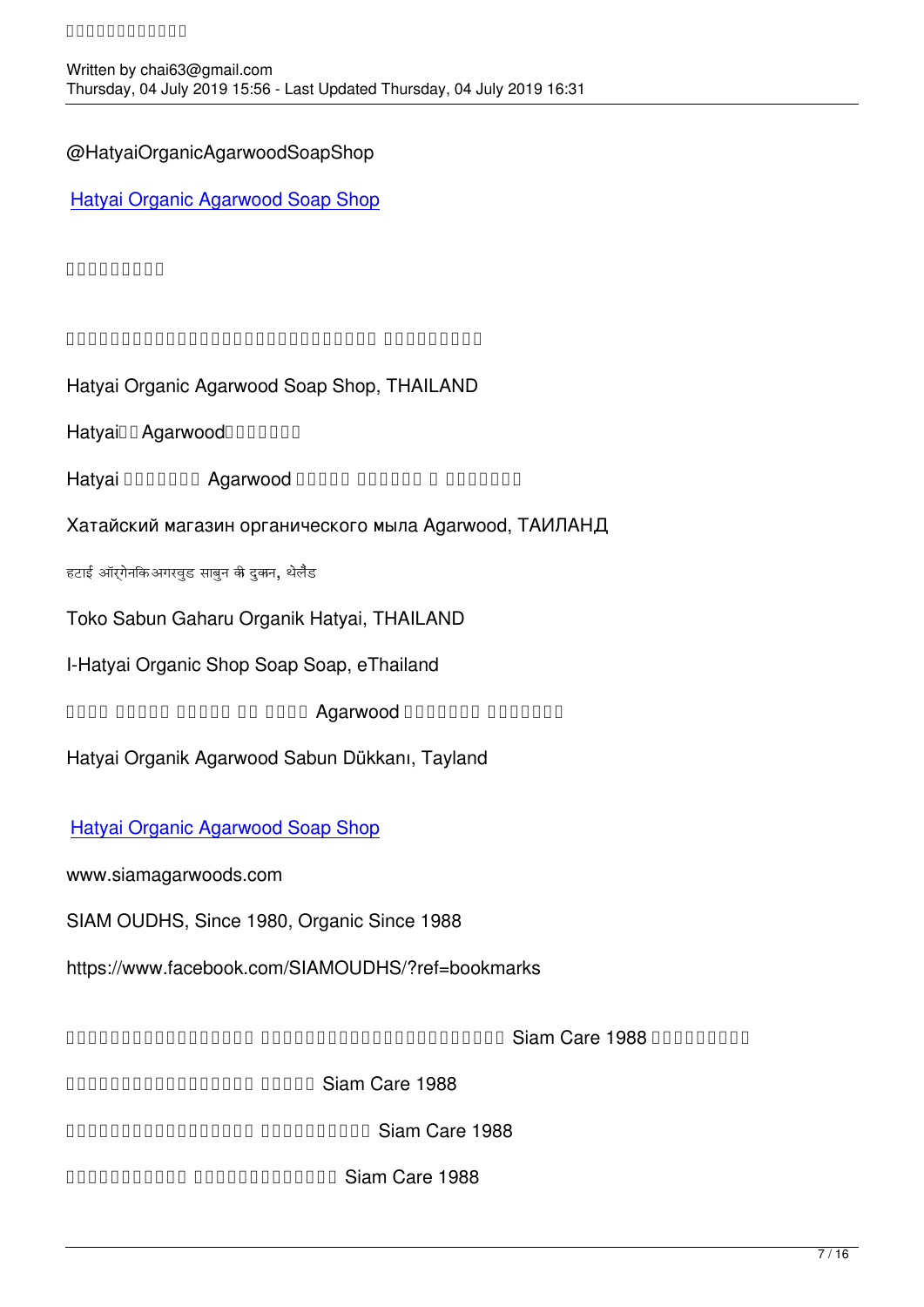ทศทศทศทศทศ ทศทศทศทศทศทศทศทศ Siam Care 1988 กฎกฎกภาคก กฎกฎ กฎกฎกฎกฎกฎกฎหา Siam Care 1988 DRO DROIDED NO DROIDED IN DROIDED IN Care 1988 DROIDED IN DROIDED IN DROIDED IN CONTROLLER

โทร. ๐๘๖ - ๔๙๑๒๐๕๑ หรือ

**ID LINE: 0864912051 BRITE** 

chai63@gmail.com  $n$ 

ทิทกิทกิทกิทกิทกิทกิทกิท

ที่ ที่มีคุณคุณคุณคุณคุณคุณ เติมได้

www.siamagarwoods.com

SIAM OUDHS, Since 1980, Organic Since 1988

https://www.facebook.com/SIAMOUDHS/?ref=bookmarks

Hatyai Organic Agarwood Soap Shop

[๙๙๙๙๙๙๙๙๙](https://www.facebook.com/media/set/?set=a.2554456584579115&type=3&__xts__%5B0%5D=68.ARAj4AS_66qj9BCtW46lKf5_m-IFRqNrDbjOunz9huX0-Q7Yvnvt4_bx8lh60rOYQeHmrhkNlIsdUFmLGT814t8hXxxjs2qCONaU6NszrCLXnt7-09Gd2ws5vyxz8DA5QPA-7qXwr6DXATekYOof6_SHpBlz6p065sPnAD8MaQSaGt8_WhttnZ1PaVhqqyo5C5scv-2y1bdki7AZNmcSkcPAPRbqyOwqNWyvvS41FJlqmSPFL2lu5SEPeYDHUEDZq6B3UDNQSOKtCKib4uHEqcOj_bJHGURYsGJLRm7bAviye1TM5SN4W7JBd3mEXr8aqDW65f5z2opbbMejtNgBo8tjIZHV3IqCUUDNpNVXWobI4Ac39sLU4rJdoOXLSVj7xP4KRHhOxevtRwWF-zlm5HrEj6mU7LIXCuakPbxtP4JkbQWA94LgUtSbSiL0r8lNEV9vCRTEJOpkCQ8&__tn__=-UC-R)

Hatyai Organic Agarwood Soap Shop, THAILAND

Manufacturer and distributor Siam Care 1988 hand-made organic products including

Organic handmade Oudhs soap, Siam Care 1988

Organic handmade Barbed Grass soap, Siam Care 1988

Organic Handmade Skin Oil, Siam Care 1988

You can request additional Siam Care 1988 product information or order Siam Care 1988 products directly at Mr. Thianchai Aechuchit.

Tel. 66 - 86 - 4912051 or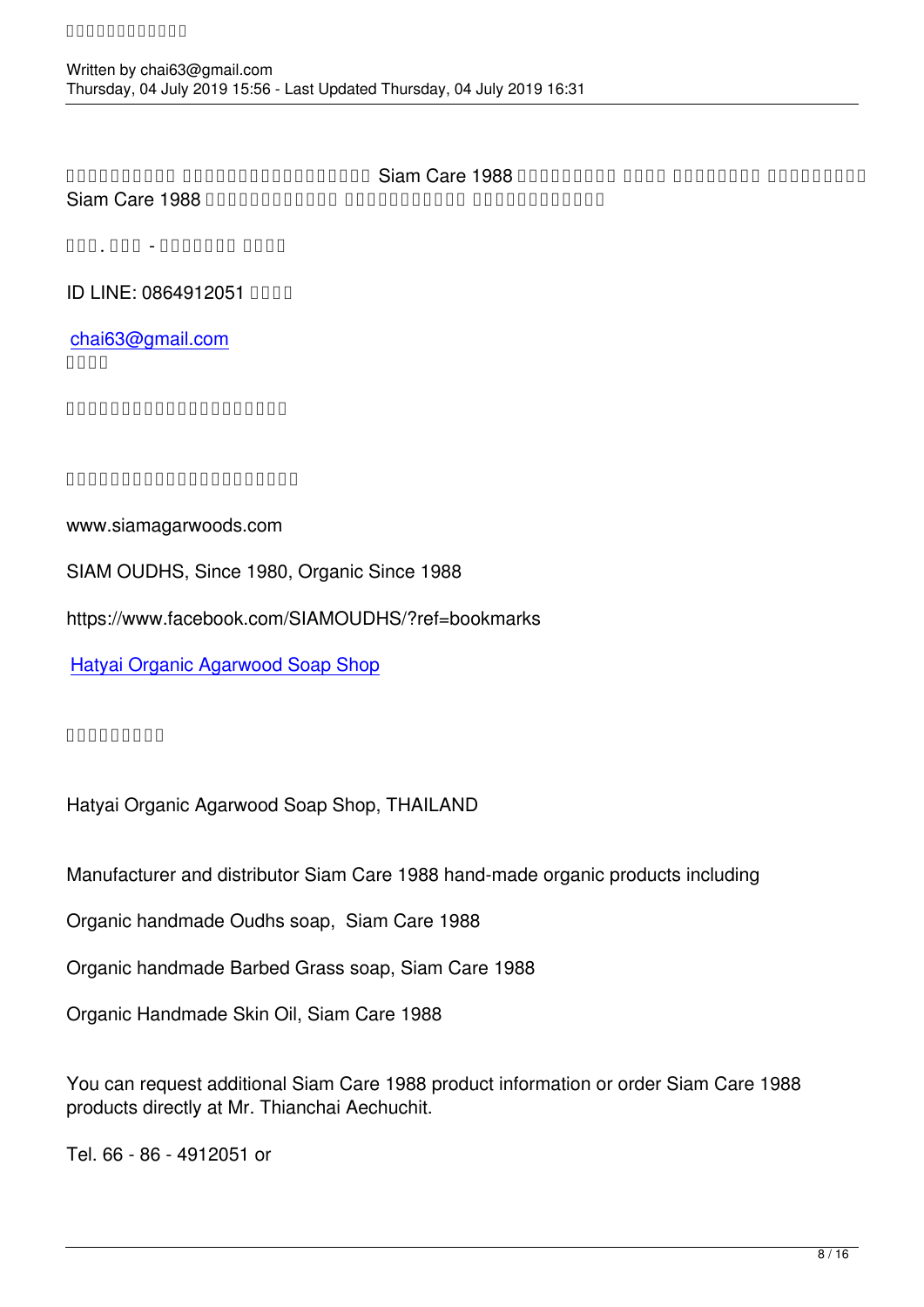ID LINE: 0864912051 or

chai63@gmail.com

or

[On this fan page](mailto:chai63@gmail.com)

For more information visit

www.siamagarwoods.com

SIAM OUDHS, Since 1980, Organic Since 1988

https://www.facebook.com/SIAMOUDHS/?ref=bookmarks

Hatyai Organic Agarwood Soap Shop

### [๙๙๙๙๙๙๙๙๙](https://www.facebook.com/media/set/?set=a.2554456584579115&type=3&__xts__%5B0%5D=68.ARAj4AS_66qj9BCtW46lKf5_m-IFRqNrDbjOunz9huX0-Q7Yvnvt4_bx8lh60rOYQeHmrhkNlIsdUFmLGT814t8hXxxjs2qCONaU6NszrCLXnt7-09Gd2ws5vyxz8DA5QPA-7qXwr6DXATekYOof6_SHpBlz6p065sPnAD8MaQSaGt8_WhttnZ1PaVhqqyo5C5scv-2y1bdki7AZNmcSkcPAPRbqyOwqNWyvvS41FJlqmSPFL2lu5SEPeYDHUEDZq6B3UDNQSOKtCKib4uHEqcOj_bJHGURYsGJLRm7bAviye1TM5SN4W7JBd3mEXr8aqDW65f5z2opbbMejtNgBo8tjIZHV3IqCUUDNpNVXWobI4Ac39sLU4rJdoOXLSVj7xP4KRHhOxevtRwWF-zlm5HrEj6mU7LIXCuakPbxtP4JkbQWA94LgUtSbSiL0r8lNEV9vCRTEJOpkCQ8&__tn__=-UC-R)

Hatyainn Agarwood

DEN DIAN DIANGLE OF STREET STATED THAT THE REPORT OF THE BUILDING.

**DOUD OudhsIDD Siam Care 1988** 

 $n$ חחחחחחחחחח $1988$ 

 $n$ nnnnnnnnn 1988

DOOD Thianchai AechuchitDOODD Siam Care 1988DDDDDD Siam Care 1988DD.

 $\Box$  $\Box$  $\Box$  $\Box$  66 - 86 - 4912051 $\Box$ 

ID LINED 0864912051D

chai63@gmail.com  $\Box$ 

 $n$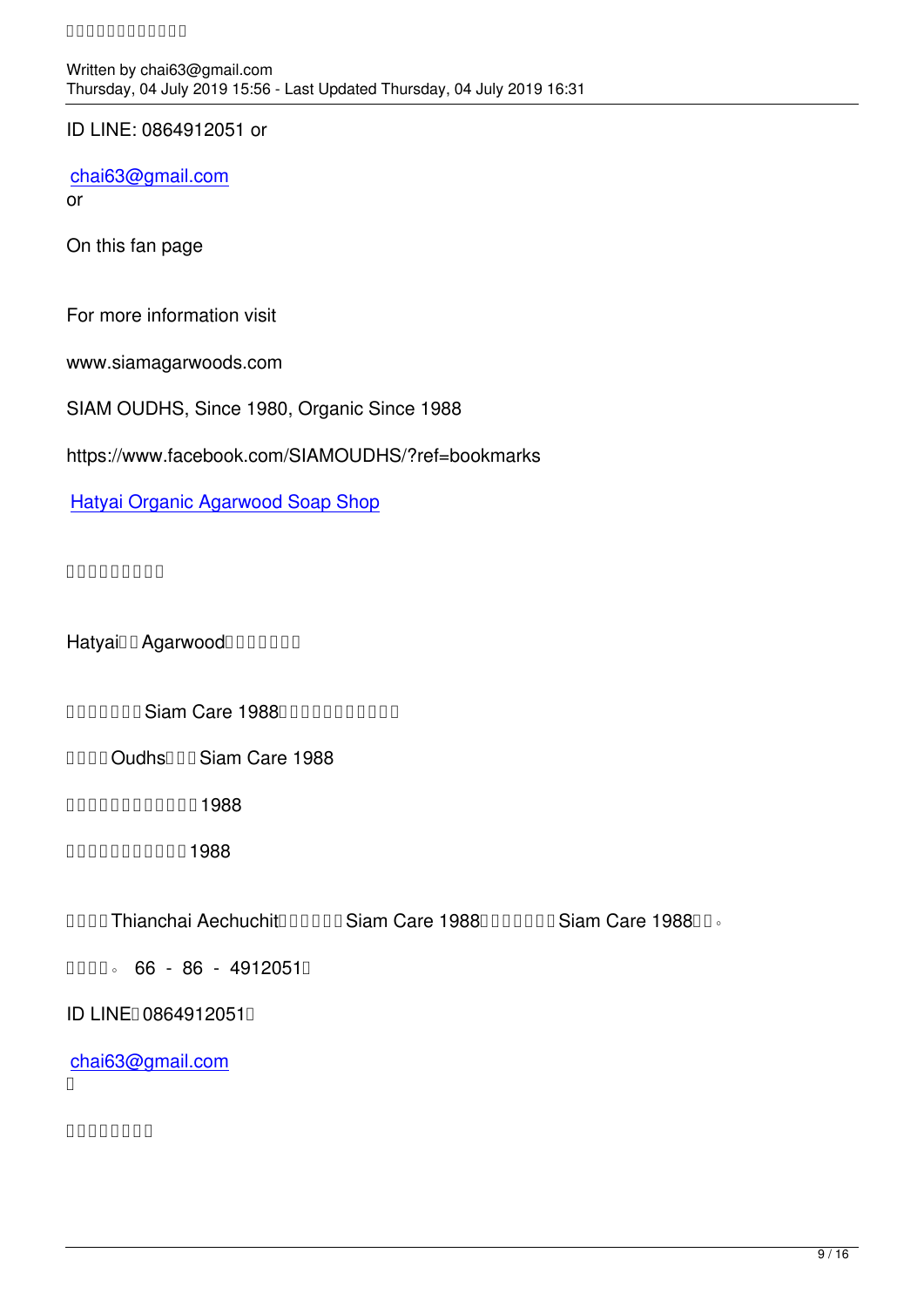written by chaif  $\mathcal{L}$  and  $\mathcal{L}$  and  $\mathcal{L}$  and  $\mathcal{L}$  and  $\mathcal{L}$  and  $\mathcal{L}$  and  $\mathcal{L}$  and  $\mathcal{L}$  and  $\mathcal{L}$  and  $\mathcal{L}$  and  $\mathcal{L}$  and  $\mathcal{L}$  and  $\mathcal{L}$  and  $\mathcal{L}$  and  $\mathcal{L}$  and  $\mathcal{L}$  a Thursday, 04 July 2019 15:56 - Last Updated Thursday, 04 July 2019 16:31

 $000000000$ 

www.siamagarwoods.com

SIAM OUDHS, Since 1980, Organic Since 1988

https://www.facebook.com/SIAMOUDHS/?ref=bookmarks

Hatyai Organic Agarwood Soap Shop

[๙๙๙๙๙๙๙๙๙](https://www.facebook.com/media/set/?set=a.2554456584579115&type=3&__xts__%5B0%5D=68.ARAj4AS_66qj9BCtW46lKf5_m-IFRqNrDbjOunz9huX0-Q7Yvnvt4_bx8lh60rOYQeHmrhkNlIsdUFmLGT814t8hXxxjs2qCONaU6NszrCLXnt7-09Gd2ws5vyxz8DA5QPA-7qXwr6DXATekYOof6_SHpBlz6p065sPnAD8MaQSaGt8_WhttnZ1PaVhqqyo5C5scv-2y1bdki7AZNmcSkcPAPRbqyOwqNWyvvS41FJlqmSPFL2lu5SEPeYDHUEDZq6B3UDNQSOKtCKib4uHEqcOj_bJHGURYsGJLRm7bAviye1TM5SN4W7JBd3mEXr8aqDW65f5z2opbbMejtNgBo8tjIZHV3IqCUUDNpNVXWobI4Ac39sLU4rJdoOXLSVj7xP4KRHhOxevtRwWF-zlm5HrEj6mU7LIXCuakPbxtP4JkbQWA94LgUtSbSiL0r8lNEV9vCRTEJOpkCQ8&__tn__=-UC-R)

Hatyai DOODOOD Agarwood DOODO DOODOO O DOODOOD

and an ona aanaa aanaana aanaana noonaan 1988 Care Siam aanaan aanaan

صابون العود اليدوي العضوي ، صيام كير 1988

1988 Care Siam D DROMAN DROMAN DROMAN DROMAN DROMAN

زيت جلد طبيعي عضوي ، صيام كير 1988

 $\mathbf{M}$ r do doodoo 1988 Care Siam doo do 1988 Care Siam do doodoo doodoo doo doodo Thianchai Aechuchit.

**DR** 4912051 - 86 - 66 **DRA** 10

رقم التعريف: 0864912051 أو

chai63@gmail.com  $\Box$ 

onn nonnnnnn no

ورومات من المواسط في المعلومات المعلومات

www.siamagarwoods.com

SIAM OUDHS, Since 1980, Organic Since 1988

https://www.facebook.com/SIAMOUDHS/?ref=bookmarks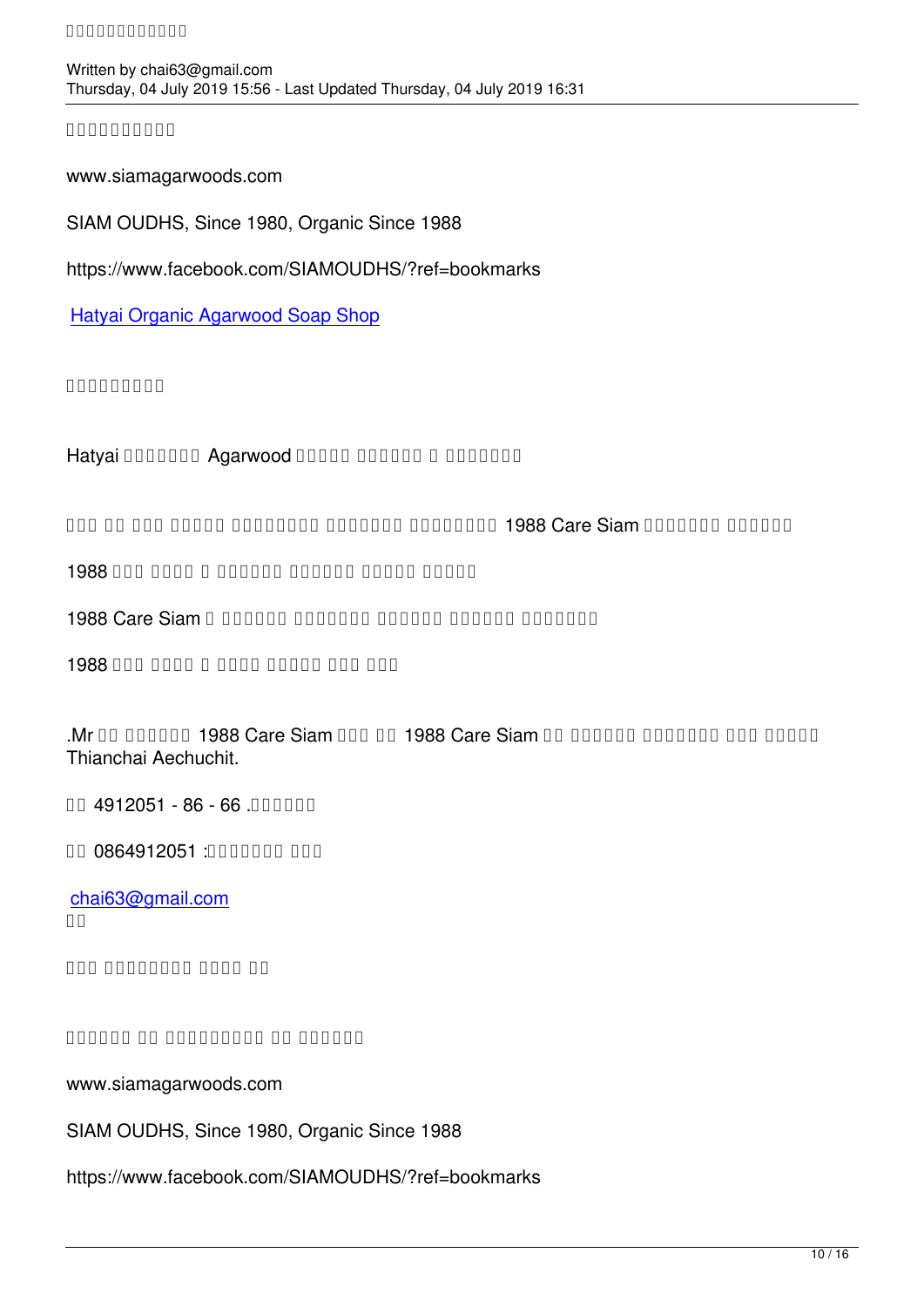Hatyai Organic Agarwood Soap Shop

### [๙๙๙๙๙๙๙๙๙](https://www.facebook.com/media/set/?set=a.2554456584579115&type=3&__xts__%5B0%5D=68.ARAj4AS_66qj9BCtW46lKf5_m-IFRqNrDbjOunz9huX0-Q7Yvnvt4_bx8lh60rOYQeHmrhkNlIsdUFmLGT814t8hXxxjs2qCONaU6NszrCLXnt7-09Gd2ws5vyxz8DA5QPA-7qXwr6DXATekYOof6_SHpBlz6p065sPnAD8MaQSaGt8_WhttnZ1PaVhqqyo5C5scv-2y1bdki7AZNmcSkcPAPRbqyOwqNWyvvS41FJlqmSPFL2lu5SEPeYDHUEDZq6B3UDNQSOKtCKib4uHEqcOj_bJHGURYsGJLRm7bAviye1TM5SN4W7JBd3mEXr8aqDW65f5z2opbbMejtNgBo8tjIZHV3IqCUUDNpNVXWobI4Ac39sLU4rJdoOXLSVj7xP4KRHhOxevtRwWF-zlm5HrEj6mU7LIXCuakPbxtP4JkbQWA94LgUtSbSiL0r8lNEV9vCRTEJOpkCQ8&__tn__=-UC-R)

Хатайский магазин органического мыла Agarwood, ТАИЛАНД

Производитель и дистрибьютор Siam Care 1988 органические продукты ручной работы, включая

Натуральное мыло ручной работы Oudhs, Siam Care 1988

Органическое мыло ручной работы из колючей травы, Siam Care 1988

Органическое масло для рук ручной работы, Сиам Уход 1988

Вы можете запросить дополнительную информацию о продукте Siam Care 1988 или заказать продукты Siam Care 1988 непосредственно у г-на Тианчай Аечучит.

Телефон 66 - 86 - 4912051 или

ID ЛИНИЯ: 0864912051 или

chai63@gmail.com или

[На этой фан-стран](mailto:chai63@gmail.com)ице

Для получения дополнительной информации посетите

www.siamagarwoods.com

SIAM OUDHS, Since 1980, Organic Since 1988

https://www.facebook.com/SIAMOUDHS/?ref=bookmarks

Hatyai Organic Agarwood Soap Shop

[๙๙๙๙๙๙๙๙๙](https://www.facebook.com/media/set/?set=a.2554456584579115&type=3&__xts__%5B0%5D=68.ARAj4AS_66qj9BCtW46lKf5_m-IFRqNrDbjOunz9huX0-Q7Yvnvt4_bx8lh60rOYQeHmrhkNlIsdUFmLGT814t8hXxxjs2qCONaU6NszrCLXnt7-09Gd2ws5vyxz8DA5QPA-7qXwr6DXATekYOof6_SHpBlz6p065sPnAD8MaQSaGt8_WhttnZ1PaVhqqyo5C5scv-2y1bdki7AZNmcSkcPAPRbqyOwqNWyvvS41FJlqmSPFL2lu5SEPeYDHUEDZq6B3UDNQSOKtCKib4uHEqcOj_bJHGURYsGJLRm7bAviye1TM5SN4W7JBd3mEXr8aqDW65f5z2opbbMejtNgBo8tjIZHV3IqCUUDNpNVXWobI4Ac39sLU4rJdoOXLSVj7xP4KRHhOxevtRwWF-zlm5HrEj6mU7LIXCuakPbxtP4JkbQWA94LgUtSbSiL0r8lNEV9vCRTEJOpkCQ8&__tn__=-UC-R)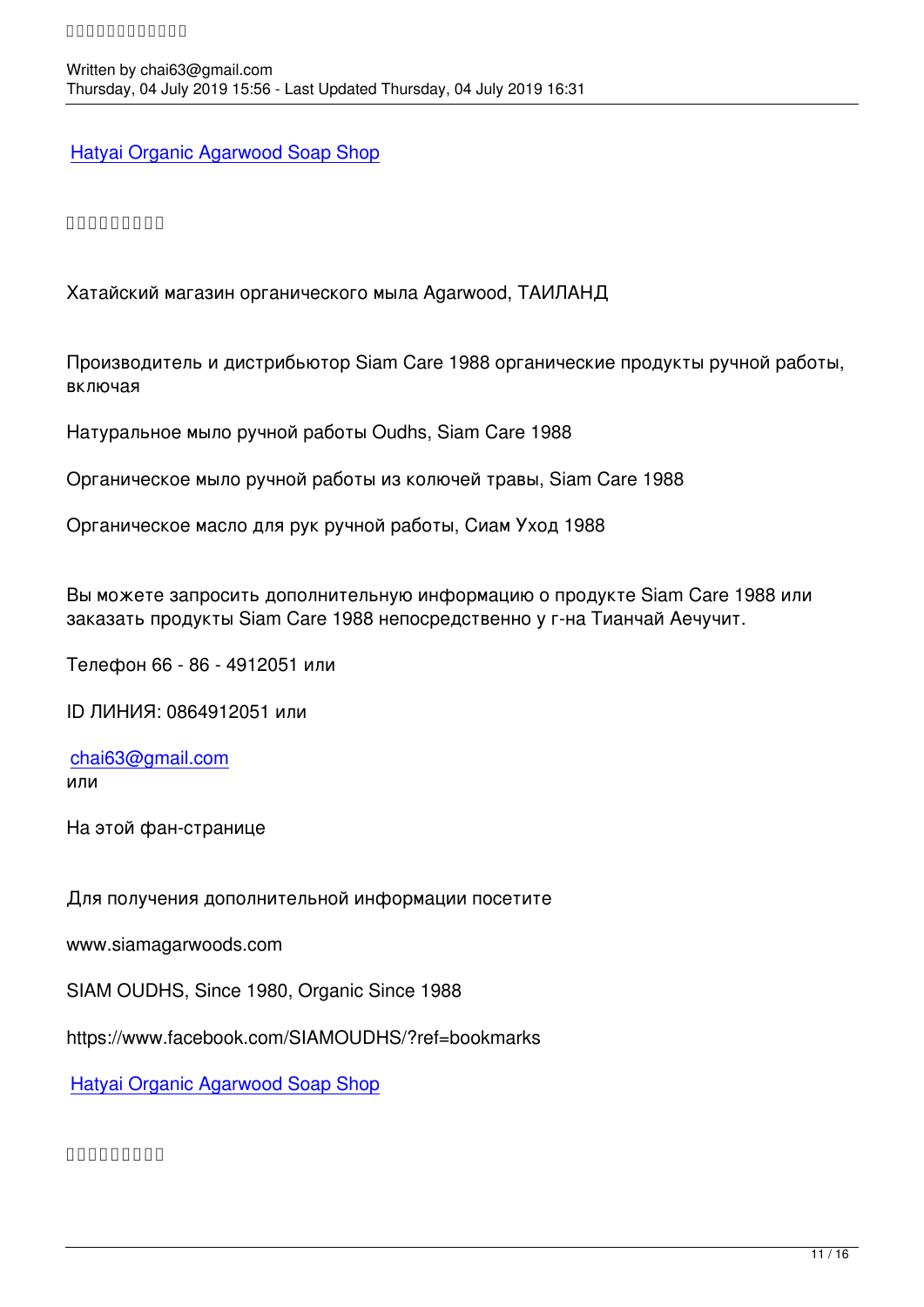हटाई ऑर्गेनिक अगरवुड साबुन की दुकान, थेलैंड

निर्माता और वितरक सियाम केयर 1988 हाथ से निर्मित जैविक उत्पादों सहित

जैवकि हसतनरिमति  $O$ udhs साबन, सयािम केयर 1988

जैवकि हस्**तनर्िमति कांटेदार घास साबुन, सयािम** केयर 1988

कार्बनकि हसतनरिमति तवचा तेल, सयािम केयर  $1988$ 

आप अतरिक्ति सयािम केयर  $1988$  के उतुपाद की जानकरी का अनुरोध कर सकते है या सयािम केयर  $1988$  के उतुपादों को सीधे शुरी थयािनचै  $\Box$  चेचटि में दे सकते हैं।

दूरभाष। 66 - 86 - 4912051 या

आईडी लाइन: 0864912051 या

chai63@gmail.com

या

[इस फैन पेज पर](mailto:chai63@gmail.com)

ज्यादा जानकारी के लिये पधारें

www.siamagarwoods.com

SIAM OUDHS, Since 1980, Organic Since 1988

https://www.facebook.com/SIAMOUDHS/?ref=bookmarks

Hatyai Organic Agarwood Soap Shop

#### [๙๙๙๙๙๙๙๙๙](https://www.facebook.com/media/set/?set=a.2554456584579115&type=3&__xts__%5B0%5D=68.ARAj4AS_66qj9BCtW46lKf5_m-IFRqNrDbjOunz9huX0-Q7Yvnvt4_bx8lh60rOYQeHmrhkNlIsdUFmLGT814t8hXxxjs2qCONaU6NszrCLXnt7-09Gd2ws5vyxz8DA5QPA-7qXwr6DXATekYOof6_SHpBlz6p065sPnAD8MaQSaGt8_WhttnZ1PaVhqqyo5C5scv-2y1bdki7AZNmcSkcPAPRbqyOwqNWyvvS41FJlqmSPFL2lu5SEPeYDHUEDZq6B3UDNQSOKtCKib4uHEqcOj_bJHGURYsGJLRm7bAviye1TM5SN4W7JBd3mEXr8aqDW65f5z2opbbMejtNgBo8tjIZHV3IqCUUDNpNVXWobI4Ac39sLU4rJdoOXLSVj7xP4KRHhOxevtRwWF-zlm5HrEj6mU7LIXCuakPbxtP4JkbQWA94LgUtSbSiL0r8lNEV9vCRTEJOpkCQ8&__tn__=-UC-R)

Toko Sabun Gaharu Organik Hatyai, THAILAND

Produsen dan distributor Siam Care 1988 termasuk produk organik buatan tangan

Sabun Oudhs buatan tangan organik, Siam Care 1988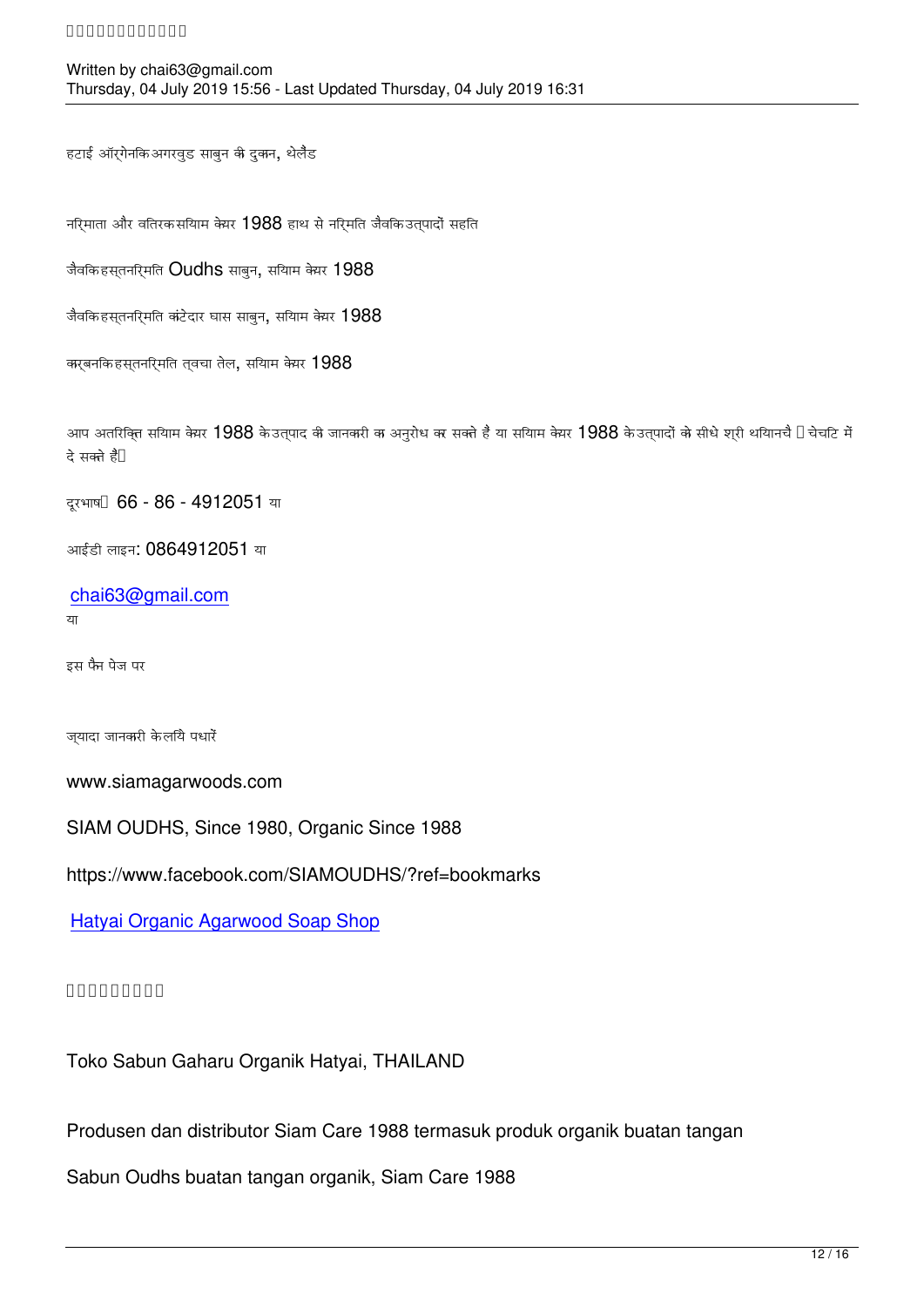Sabun Rumput Duri buatan tangan organik, Siam Care 1988

Minyak Kulit Buatan Tangan Organik, Siam Care 1988

Anda dapat meminta informasi produk Siam Care 1988 tambahan atau memesan produk Siam Care 1988 langsung di Mr. Thianchai Aechuchit.

Telp. 66 - 86 - 4912051 atau

ID LINE: 0864912051 atau

chai63@gmail.com atau

[Di halaman penggem](mailto:chai63@gmail.com)ar ini

Untuk informasi lebih lanjut, kunjungi

www.siamagarwoods.com

SIAM OUDHS, Since 1980, Organic Since 1988

https://www.facebook.com/SIAMOUDHS/?ref=bookmarks

Hatyai Organic Agarwood Soap Shop

#### [๙๙๙๙๙๙๙๙๙](https://www.facebook.com/media/set/?set=a.2554456584579115&type=3&__xts__%5B0%5D=68.ARAj4AS_66qj9BCtW46lKf5_m-IFRqNrDbjOunz9huX0-Q7Yvnvt4_bx8lh60rOYQeHmrhkNlIsdUFmLGT814t8hXxxjs2qCONaU6NszrCLXnt7-09Gd2ws5vyxz8DA5QPA-7qXwr6DXATekYOof6_SHpBlz6p065sPnAD8MaQSaGt8_WhttnZ1PaVhqqyo5C5scv-2y1bdki7AZNmcSkcPAPRbqyOwqNWyvvS41FJlqmSPFL2lu5SEPeYDHUEDZq6B3UDNQSOKtCKib4uHEqcOj_bJHGURYsGJLRm7bAviye1TM5SN4W7JBd3mEXr8aqDW65f5z2opbbMejtNgBo8tjIZHV3IqCUUDNpNVXWobI4Ac39sLU4rJdoOXLSVj7xP4KRHhOxevtRwWF-zlm5HrEj6mU7LIXCuakPbxtP4JkbQWA94LgUtSbSiL0r8lNEV9vCRTEJOpkCQ8&__tn__=-UC-R)

I-Hatyai Organic Shop Soap Soap, eThailand

Umkhiqizo kanye nomthengisi we-Siam Care 1988 wemikhiqizo emibi eyenziwe ngezandla kuhlanganise

Insipho ye-Oudhs eyenziwe ngezandla, iSiam Care 1988

Insipho ye-Barbed Grass eyenziwe ngezandla, uSiam Care 1988

I-Organic Oil Skin, i-Siam Care 1988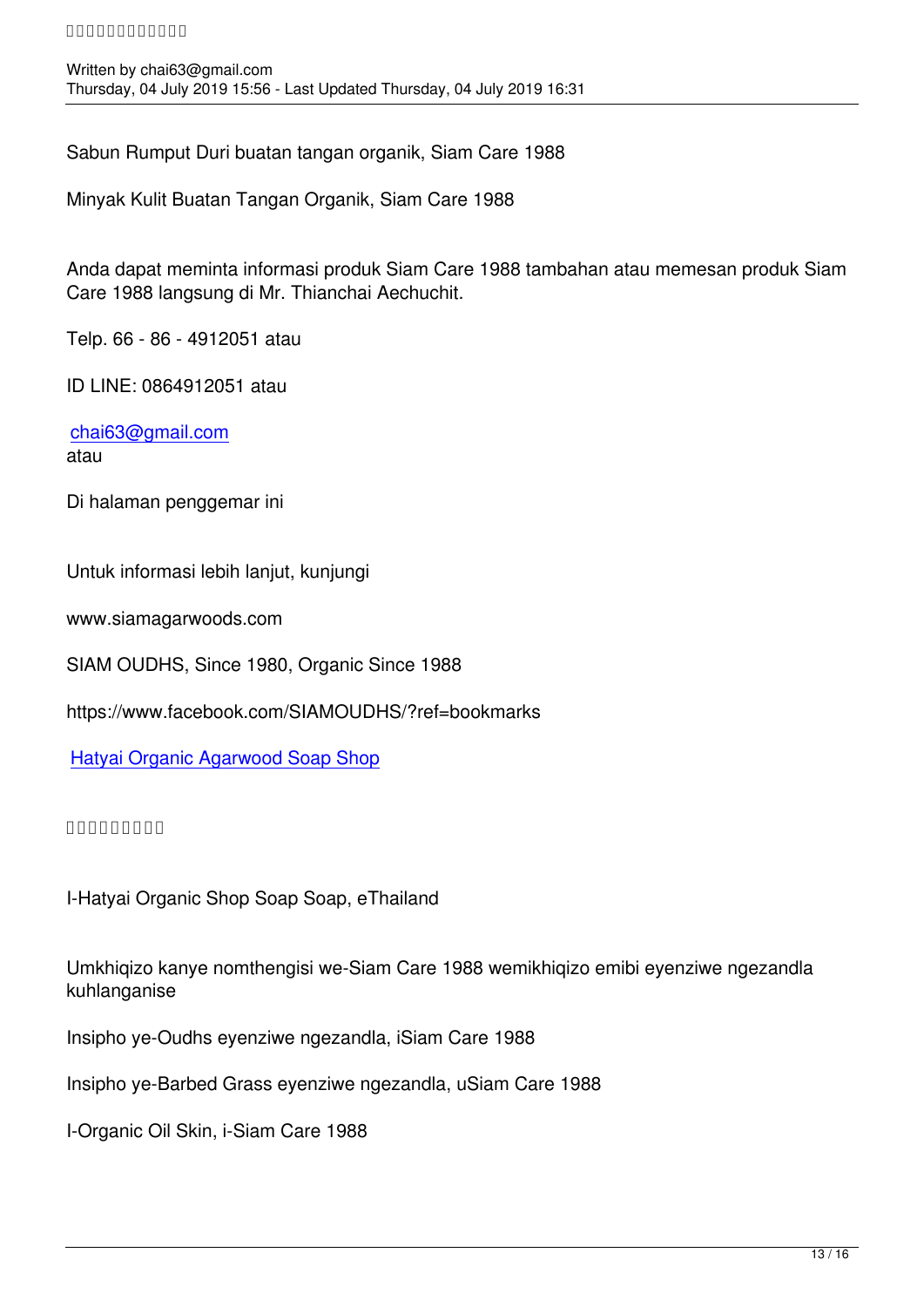Ungacela ukwaziswa okwengeziwe komkhiqizo we-Siam Care 1988 noma umyalelo we-Siam Care 1988 ngokuqondile kuMnu Thianchai Aechuchit.

Ifoni. 66 - 86 - 4912051 noma

ID LINE: 0864912051 noma

chai63@gmail.com noma

[Kuleli khasi le-fan](mailto:chai63@gmail.com)

Ukuze uthole olunye ulwazi vakashela

www.siamagarwoods.com

SIAM OUDHS, Since 1980, Organic Since 1988

https://www.facebook.com/SIAMOUDHS/?ref=bookmarks

Hatyai Organic Agarwood Soap Shop

[๙๙๙๙๙๙๙๙๙](https://www.facebook.com/media/set/?set=a.2554456584579115&type=3&__xts__%5B0%5D=68.ARAj4AS_66qj9BCtW46lKf5_m-IFRqNrDbjOunz9huX0-Q7Yvnvt4_bx8lh60rOYQeHmrhkNlIsdUFmLGT814t8hXxxjs2qCONaU6NszrCLXnt7-09Gd2ws5vyxz8DA5QPA-7qXwr6DXATekYOof6_SHpBlz6p065sPnAD8MaQSaGt8_WhttnZ1PaVhqqyo5C5scv-2y1bdki7AZNmcSkcPAPRbqyOwqNWyvvS41FJlqmSPFL2lu5SEPeYDHUEDZq6B3UDNQSOKtCKib4uHEqcOj_bJHGURYsGJLRm7bAviye1TM5SN4W7JBd3mEXr8aqDW65f5z2opbbMejtNgBo8tjIZHV3IqCUUDNpNVXWobI4Ac39sLU4rJdoOXLSVj7xP4KRHhOxevtRwWF-zlm5HrEj6mU7LIXCuakPbxtP4JkbQWA94LgUtSbSiL0r8lNEV9vCRTEJOpkCQ8&__tn__=-UC-R)

Hatyai Organik Agarwood Sabun Dükkanı, Tayland

Üretici ve distribütör Siam Care 1988 dahil el yapımı organik ürünler

Organik el yapımı Oudhs sabunu, Siam Care 1988

Organik el yapımı Dikenli Çim sabunu, Siam Care 1988

Organik El Yapımı Cilt Yağı, Siam Care 1988

Siam Care 1988 ürün bilgisini talep edebilir veya Siam Care 1988 ürünlerini doğrudan Mr. Thianchai Aechuchit'ten sipariş edebilirsiniz.

Tel. 66 - 86 - 4912051 veya

ID LINE: 0864912051 veya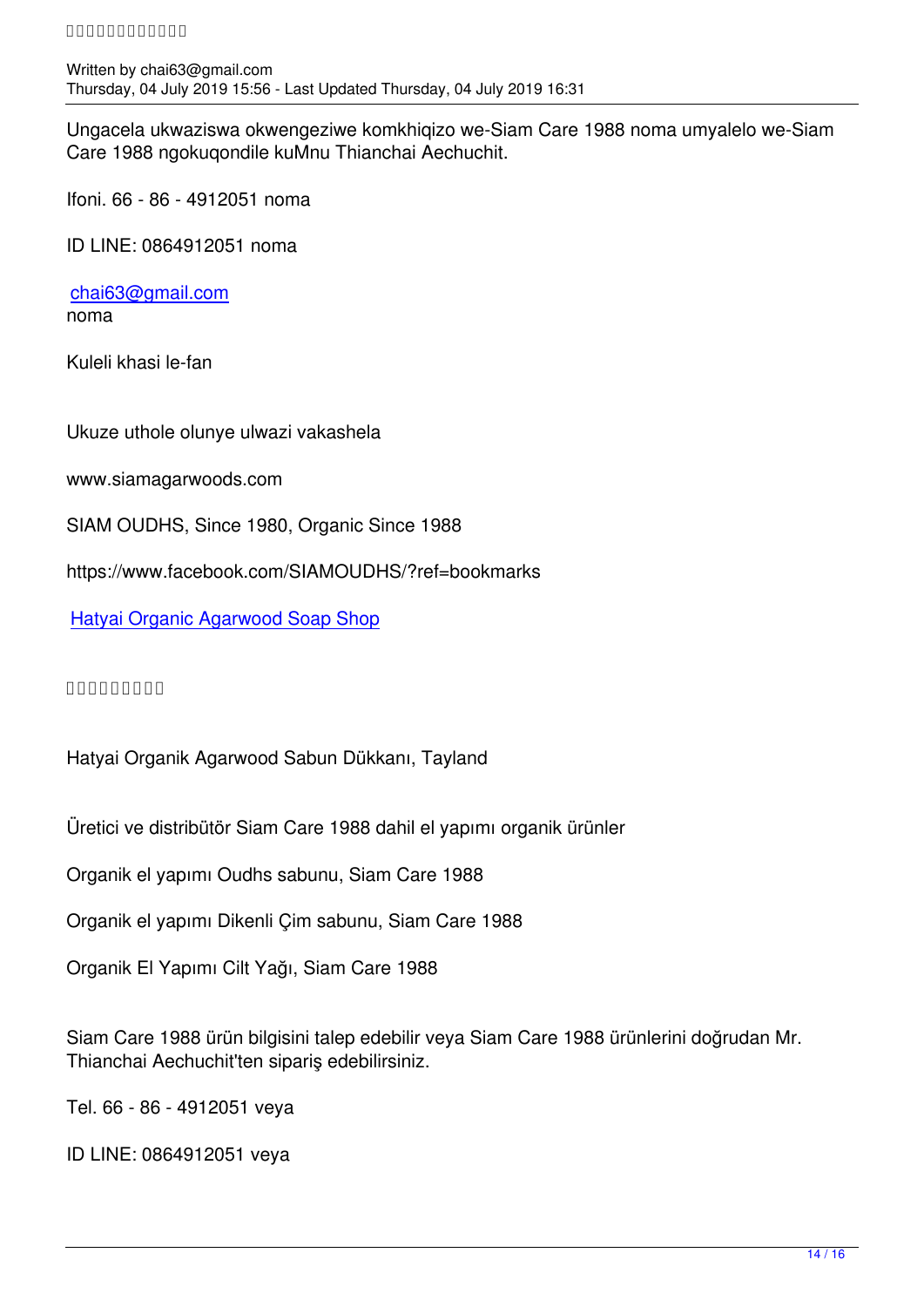chai63@gmail.com veya

[Bu fan sayfasında](mailto:chai63@gmail.com)

Daha fazla bilgi için ziyaret

www.siamagarwoods.com

SIAM OUDHS, Since 1980, Organic Since 1988

https://www.facebook.com/SIAMOUDHS/?ref=bookmarks

Hatyai Organic Agarwood Soap Shop

[๙๙๙๙๙๙๙๙๙](https://www.facebook.com/media/set/?set=a.2554456584579115&type=3&__xts__%5B0%5D=68.ARAj4AS_66qj9BCtW46lKf5_m-IFRqNrDbjOunz9huX0-Q7Yvnvt4_bx8lh60rOYQeHmrhkNlIsdUFmLGT814t8hXxxjs2qCONaU6NszrCLXnt7-09Gd2ws5vyxz8DA5QPA-7qXwr6DXATekYOof6_SHpBlz6p065sPnAD8MaQSaGt8_WhttnZ1PaVhqqyo5C5scv-2y1bdki7AZNmcSkcPAPRbqyOwqNWyvvS41FJlqmSPFL2lu5SEPeYDHUEDZq6B3UDNQSOKtCKib4uHEqcOj_bJHGURYsGJLRm7bAviye1TM5SN4W7JBd3mEXr8aqDW65f5z2opbbMejtNgBo8tjIZHV3IqCUUDNpNVXWobI4Ac39sLU4rJdoOXLSVj7xP4KRHhOxevtRwWF-zlm5HrEj6mU7LIXCuakPbxtP4JkbQWA94LgUtSbSiL0r8lNEV9vCRTEJOpkCQ8&__tn__=-UC-R)

ando dondo dondo do dondo Agarwood Dondono dondono

and and the time sum of the control of the control of the sum that we are also and an appropriate model in the

1988 התחתם מתחם החתם המחת המחתם מתחם החתם 1988

1988 התחת מחחם מחחם מחחם מחחם מחחם מחדש ב-1988 התחת מ-1988 התחת השו

1988 התחת מתחמים השם המתחת המתחת המשתמש המתחת 1988 התחת החל 1988  $\alpha$ 

<u>آپ استعمال میں המחם החחם 1988 הם המחחם הם המחחם הם החחם החמה 1988 הם החחם הח</u> براہ مسٹر مسٹر مسٹر مسٹر میں آرڈر کرسکتے ہیں. آرڈر کرسکتے ہیں.

ٹیلی فون 66 - 86 - 4912051 یا

یا 0864912051 :لائن ID

chai63@gmail.com  $\Box$ 

nn nnnn nn nnnnn nn

مزید معلومات کے لئے ملاحظہ کریں